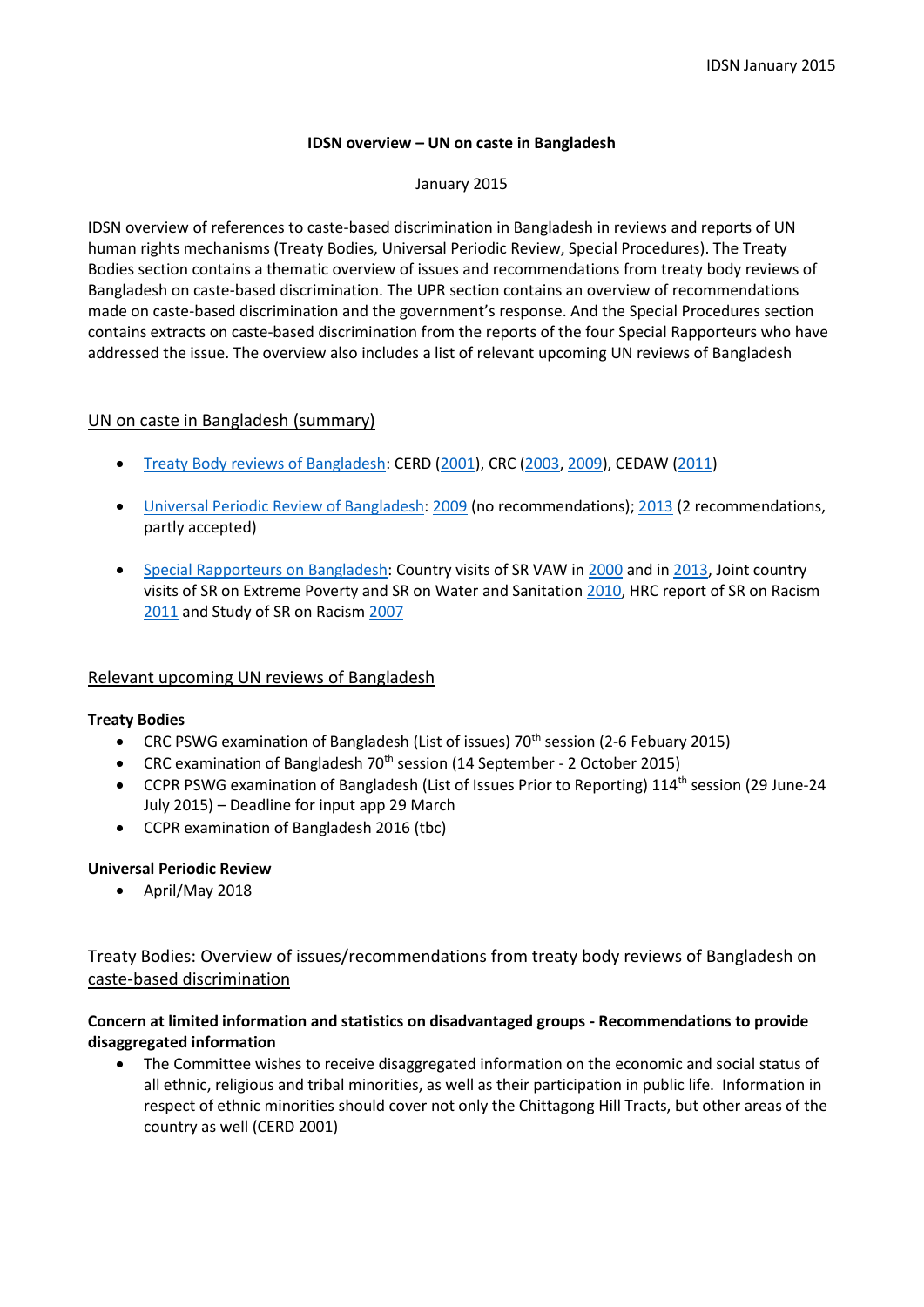- The Committee therefore recommends that the State party include in its next report relevant information about the enjoyment of the rights contained in article 5 of the Convention by all groups, including castes (CERD 2001)
- The Committee urges the State party to gather additional information on all minorities or similar marginalized groups of the population, and to elaborate policies and programmes to ensure the implementation of their rights without discrimination (CRC 2003)
- The Committee is concerned at the very limited information and statistics provided on disadvantaged groups of women and girls, including minority women such as Dalit women (CEDAW 2011)
- The Committee recommends that the State party: Collect disaggregated data on the situation of disadvantaged groups of women facing multiple forms of discrimination and adopt pro-active measures, including temporary special measures, to eliminate such discrimination and protect them from violence and abuse (CEDAW 2011)

## **Concern that racial discrimination is not prohibited in criminal law – Recommendation to ensure penalization and access to protection and remedies**

- Concern that racial discrimination as such is not explicitly and adequately prohibited and penalized in criminal law (CERD 2001)
- The Committee recommends that the State party consider giving full effect to the provisions of article 4 of the Convention in its domestic legal order, ensure penalization of acts of racial discrimination, and ensure access to effective protection and remedies under article 6 of the Convention through competent national tribunals and State institutions besides the High Court Division of the Supreme Court, in respect of acts of racial discrimination (CERD 2001)

# **Concern that Dalit women suffer from multiple forms of discrimination**

 The Committee is also concerned that those women and girls (incl. Dalit women) often suffer from multiple forms of discrimination, especially with regard to access to education, employment and health care, housing, protection from violence and access to justice (CEDAW 2011)

# **Concern that children from vulnerable groups face discrimination – Recommendations for State party to take necessary measures to address persistent discrimination.**

- The Committee is concerned that children face discrimination on the basis of social origin, or other status of their parents (CRC 2009)
- The Committee remains deeply concerned about persistent discriminatory attitudes towards girls, which are deeply rooted in traditional stereotypes and limit access to resources and services (CRC 2003)
- The Committee is also concerned about discrimination tribal children and other vulnerable groups (CRC 2003)
- The Committee is deeply concerned about the poor situation of children of the Chittagong Hill Tracts, and other religious, national and ethnic minorities, tribal groups or similar marginalized groups and the lack of respect for their rights, including the rights to food, to health care, to education and to survival and development, to enjoy their own culture and to be protected from discrimination (CRC 2003)

# *Recommendations*

- o The Committee recommends that the State party strengthen its proactive and comprehensive efforts to eliminate discrimination on any grounds and against all vulnerable groups (CRC 2003)
- $\circ$  The Committee recommends that the State party take the necessary measures to ensure that efforts to address persistent discrimination and reduce disparities are adequate and effective in the family, schools and other settings, and in particular among marginalized and excluded children, including girls, children of ethnic minorities and refugee children (CRC 2009)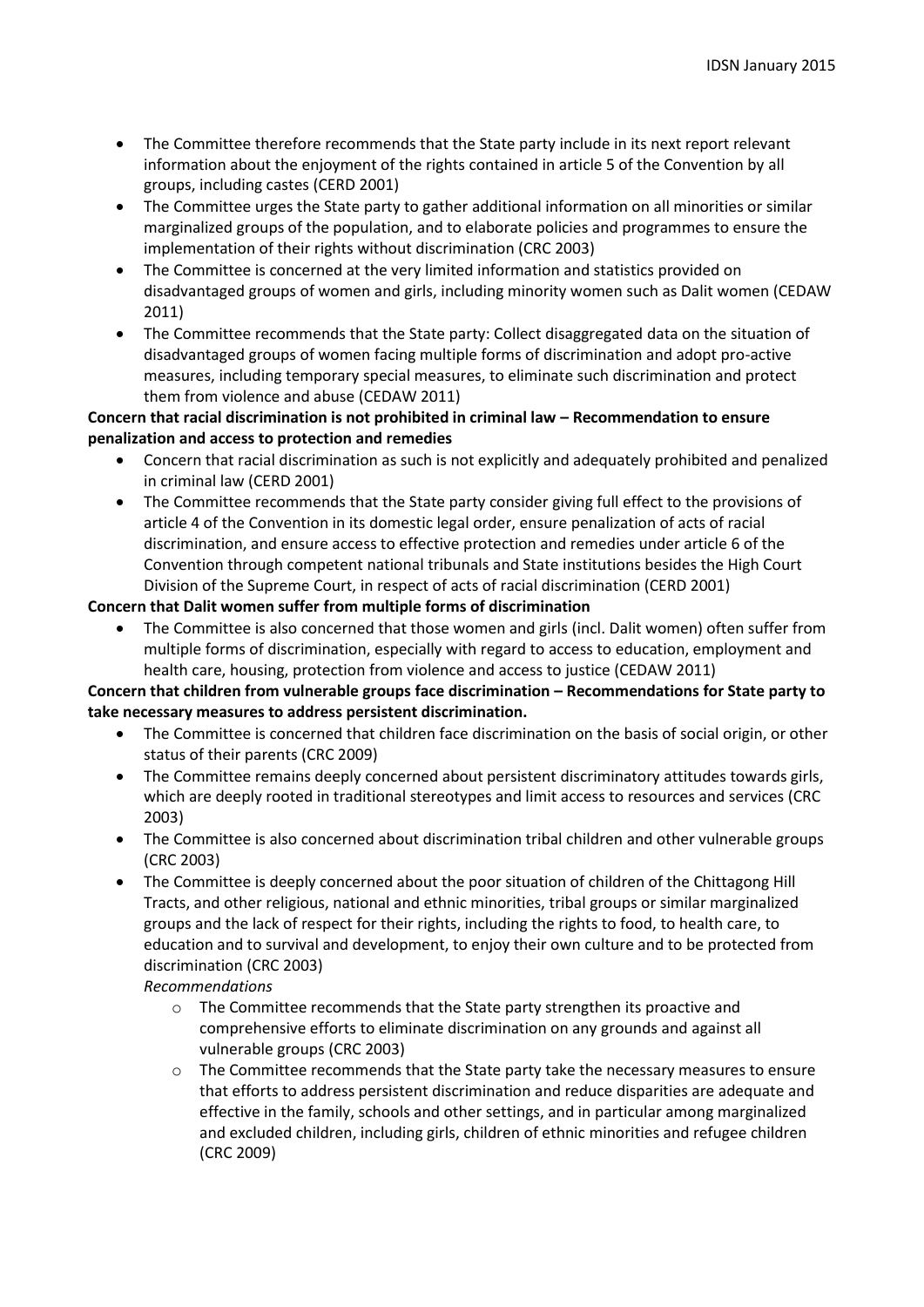## Universal Periodic Review: UPRs of Bangladesh; recommendations on caste-based discrimination

#### **2013 UPR Bangladesh**

*Two recommendations on CBD;*

- 130.15. Adopt an action plan to address the situation of Dalits and eliminate discrimination against them, including by ensuring access to safe drinking water and sanitation (Slovenia) (partly accepted - [Government response\)](http://idsn.org/fileadmin/user_folder/pdf/New_files/UN/UPR/Addendum_UPR_Bangladesh_2013.pdf)
- 130.23. Continue improving the conditions of children, women, Dalits, indigenous people, refugees and migrants taking into account the special situation and difficulties that those groups have to overcome (Holy See) (partly accepted - [Government response\)](http://idsn.org/fileadmin/user_folder/pdf/New_files/UN/UPR/Addendum_UPR_Bangladesh_2013.pdf)

[Joint submission on Dalit rights in Bangladesh](http://idsn.org/fileadmin/user_folder/pdf/New_files/Bangladesh/UPR-Bangladesh__Dalits_Situation_-_Web_Version.pdf) prepared by Bangladesh Dalit and Excluded Rights Movement (BDERM), Bangladesh Dalit and Excluded Women Federation (BDEWF), and Nagorik Uddyog (Citizen's Initiative) in association with IDSN

These recommendations was after further examination partly accepted with the following wording in the [Government response:](http://idsn.org/fileadmin/user_folder/pdf/New_files/UN/UPR/Addendum_UPR_Bangladesh_2013.pdf)

*These recommendations enjoy the support of Bangladesh in part where they are in consonance with national policies and laws. The Constitution of Bangladesh guarantees equal rights and freedoms for all citizens, and gives accent on ameliorating the conditions of the vulnerable groups. The Government has made sustained efforts to ensure protection of religious, ethnic and linguistic minorities and other marginalized groups in the country. The Government has taken initiatives to protect various disadvantaged groups from discrimination and stigmatization. These groups have been included in the social safety net programmes and free housing schemes for vulnerable groups. Some of them have been provided with reserved quotas for their employment in the public sector and in educational institutions. An Anti-Discrimination Law is in the offing, which will criminalize any legal or social discrimination against these vulnerable groups and provide them with higher protection. As per the Constitution of Bangladesh, there are no 'indigenous minorities' or 'group' in Bangladesh. All citizens of the country are indigenous to the land.*

### **2008 UPR Bangladesh**

*No recommendations on CBD*

[Joint submission on caste discrimination in Bangladesh](http://idsn.org/fileadmin/user_folder/pdf/Old_files/un/pdf/UPR_Bangladesh.pdf) prepared by IDSN in association with the Bangladesh Dalit and Excluded Rights Movement (BDERM) and Nagorik Uddyog in Bangladesh

[Joint UPR submission](http://idsn.org/fileadmin/user_folder/pdf/New_files/UN/Bangladesh_UPR_stakeholders.pdf) prepared by a coalition of 17 NGOs in Bangladesh. See para. 60-61 for a section on caste discrimination

### Special Procedures: Special Rapporteurs addressing caste-based discrimination in Bangladesh

**Country visit report of Special Rapporteur on Violence against Women, its causes and consequences, Rashida Manjoo 2013** – raised concern at high levels of violence against women from religious and ethnic minority communities with Dalits, Hindus and Indigenous groups most at risk. Persecution of minorities includes rape and sexual assault of women [A/HRC/26/38/Add.2](http://ap.ohchr.org/Documents/dpage_e.aspx?si=A/HRC/26/38/Add.2)

**HRC Report of the Special Rapporteur on contemporary forms of racism, racial discrimination, xenophobia and related intolerance, Githu Muigai 2011** - more practical action is needed to redress this discrimination, such as the enforcement of current laws and the creation of a commission mandated to address concerns related to the lower castes [A/HRC/17/40](http://www2.ohchr.org/english/bodies/hrcouncil/docs/17session/A-HRC-17-40.pdf)